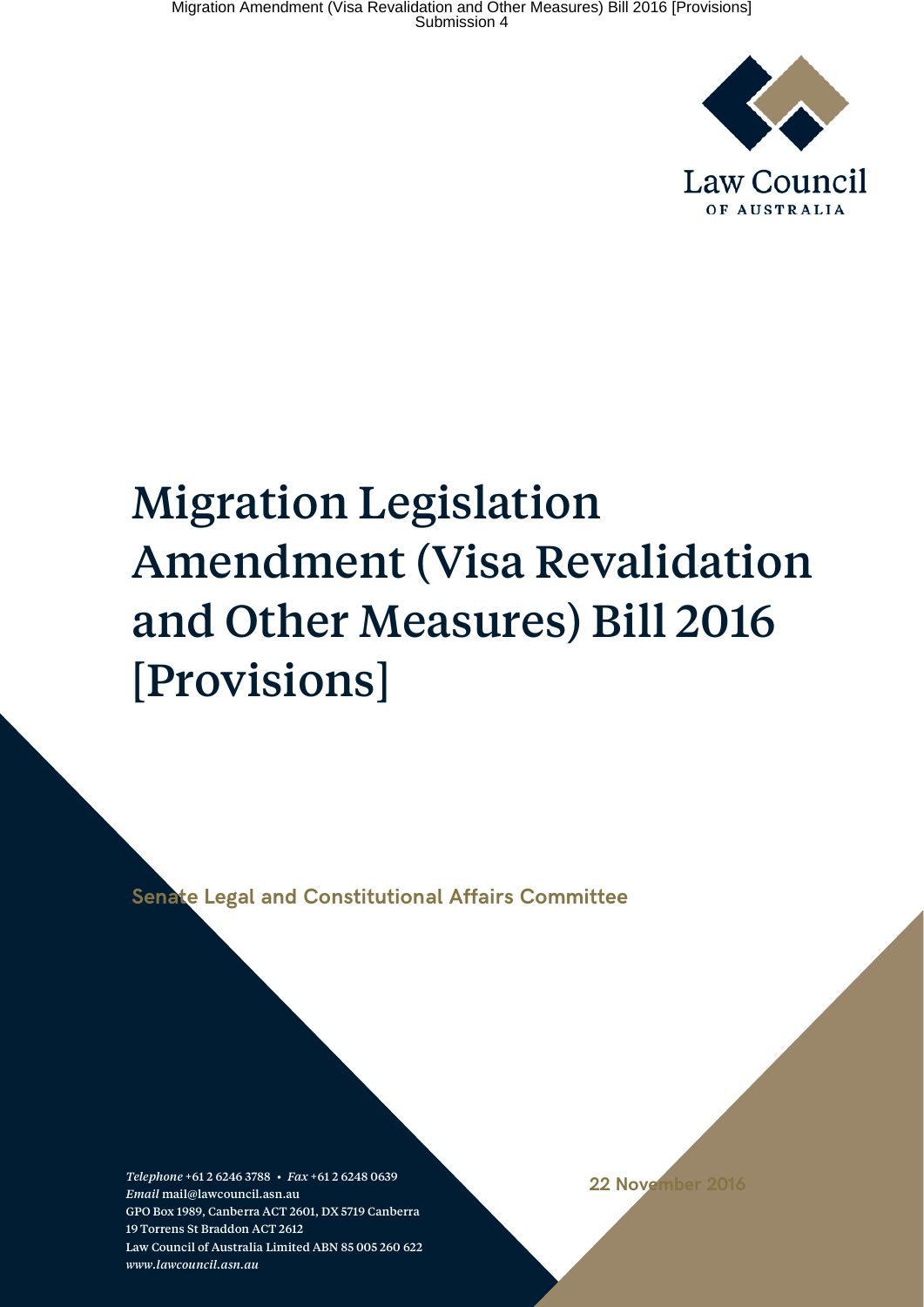# **Table of Contents**

| Comparisons with the earlier 'automatic cancellation' of Student Visas under s 137J |  |
|-------------------------------------------------------------------------------------|--|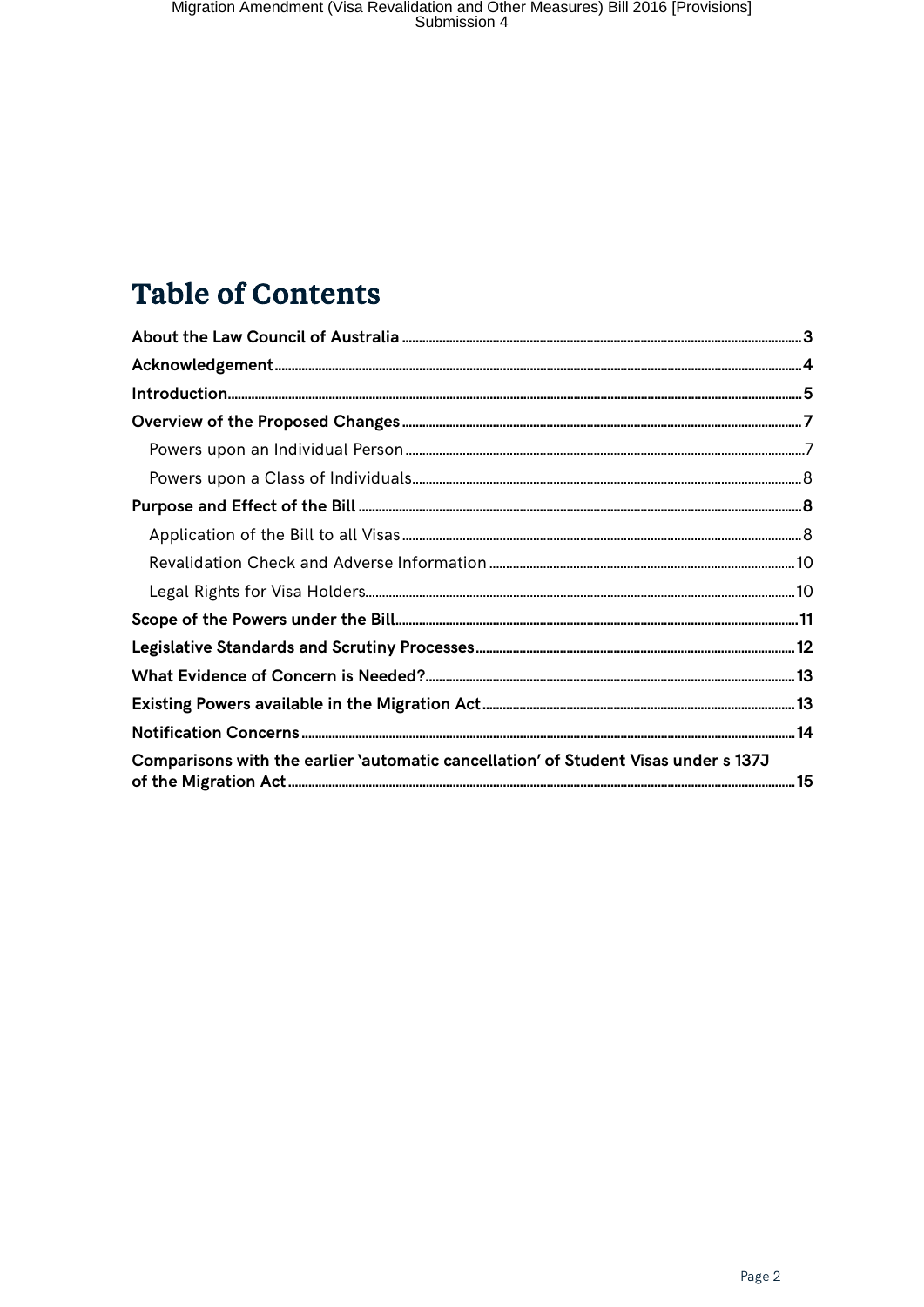# <span id="page-2-0"></span>About the Law Council of Australia

The Law Council of Australia exists to represent the legal profession at the national level, to speak on behalf of its Constituent Bodies on national issues, and to promote the administration of justice, access to justice and general improvement of the law.

The Law Council advises governments, courts and federal agencies on ways in which the law and the justice system can be improved for the benefit of the community. The Law Council also represents the Australian legal profession overseas, and maintains close relationships with legal professional bodies throughout the world.

The Law Council was established in 1933, and represents 16 Australian State and Territory law societies and bar associations and the Law Firms Australia, which are known collectively as the Council's Constituent Bodies. The Law Council's Constituent Bodies are:

- Australian Capital Territory Bar Association
- Australian Capital Territory Law Society
- Bar Association of Queensland Inc
- Law Institute of Victoria
- Law Society of New South Wales
- Law Society of South Australia
- Law Society of Tasmania
- Law Society Northern Territory
- Law Society of Western Australia
- New South Wales Bar Association
- Northern Territory Bar Association
- Queensland Law Society
- South Australian Bar Association
- Tasmanian Bar
- Law Firms Australia
- The Victorian Bar Inc
- Western Australian Bar Association

Through this representation, the Law Council effectively acts on behalf of more than 60,000 lawyers across Australia.

The Law Council is governed by a board of 23 Directors – one from each of the constituent bodies and six elected Executive members. The Directors meet quarterly to set objectives, policy and priorities for the Law Council. Between the meetings of Directors, policies and governance responsibility for the Law Council is exercised by the elected Executive members, led by the President who normally serves a 12 month term. The Council's six Executive members are nominated and elected by the board of Directors.

Members of the 2016 Executive as at 1 January 2016 are:

- Mr S. Stuart Clark AM, President
- Ms Fiona McLeod SC, President-Elect
- Mr Morry Bailes, Treasurer
- Mr Arthur Moses SC, Executive Member
- Mr Konrad de Kerloy, Executive Member
- Mr Michael Fitzgerald, Executive Member

The Secretariat serves the Law Council nationally and is based in Canberra.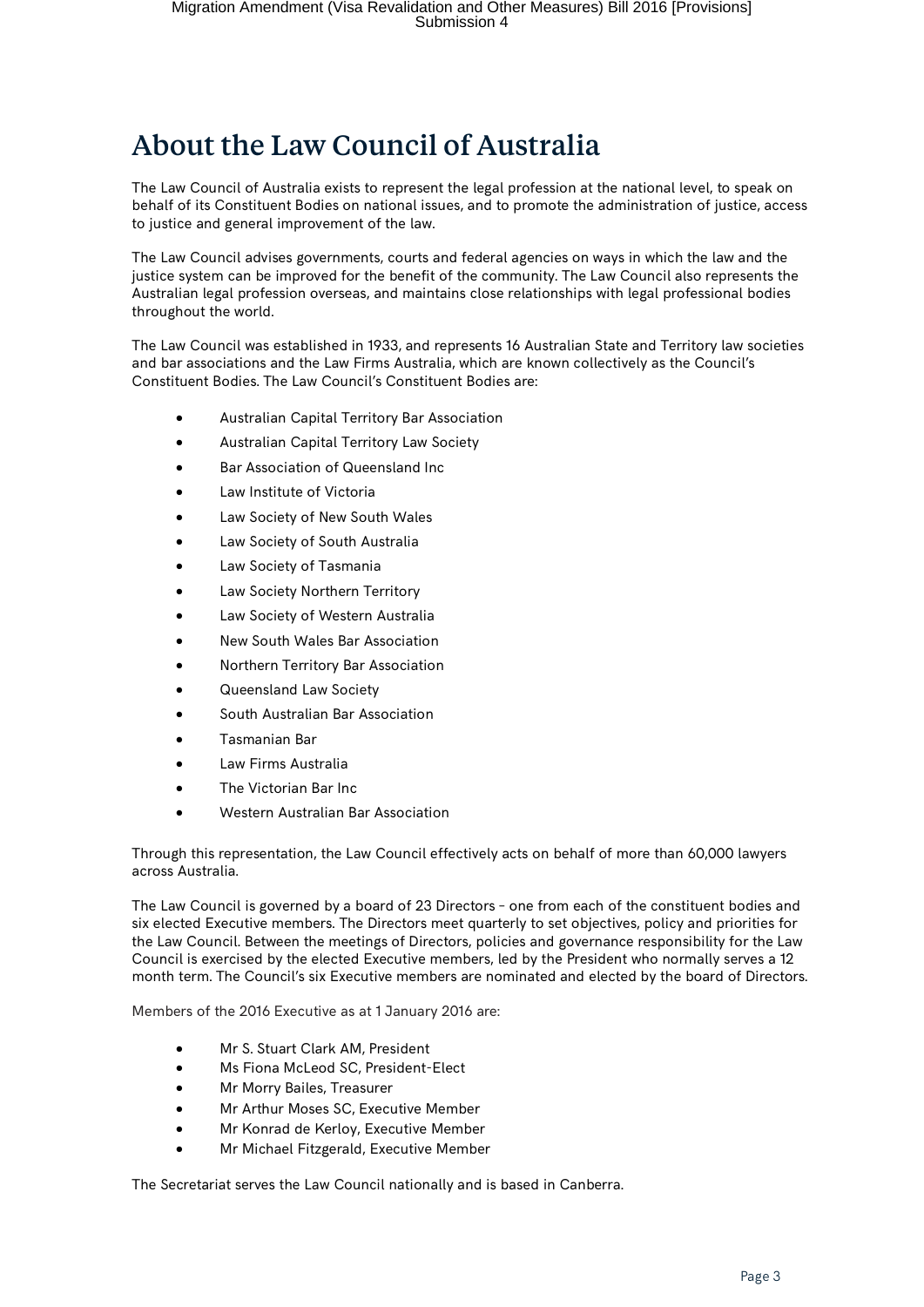# <span id="page-3-0"></span>Acknowledgement

The Law Council acknowledges the assistance of the Migration Law Committee and the Law Society of South Australia in the preparation of this submission.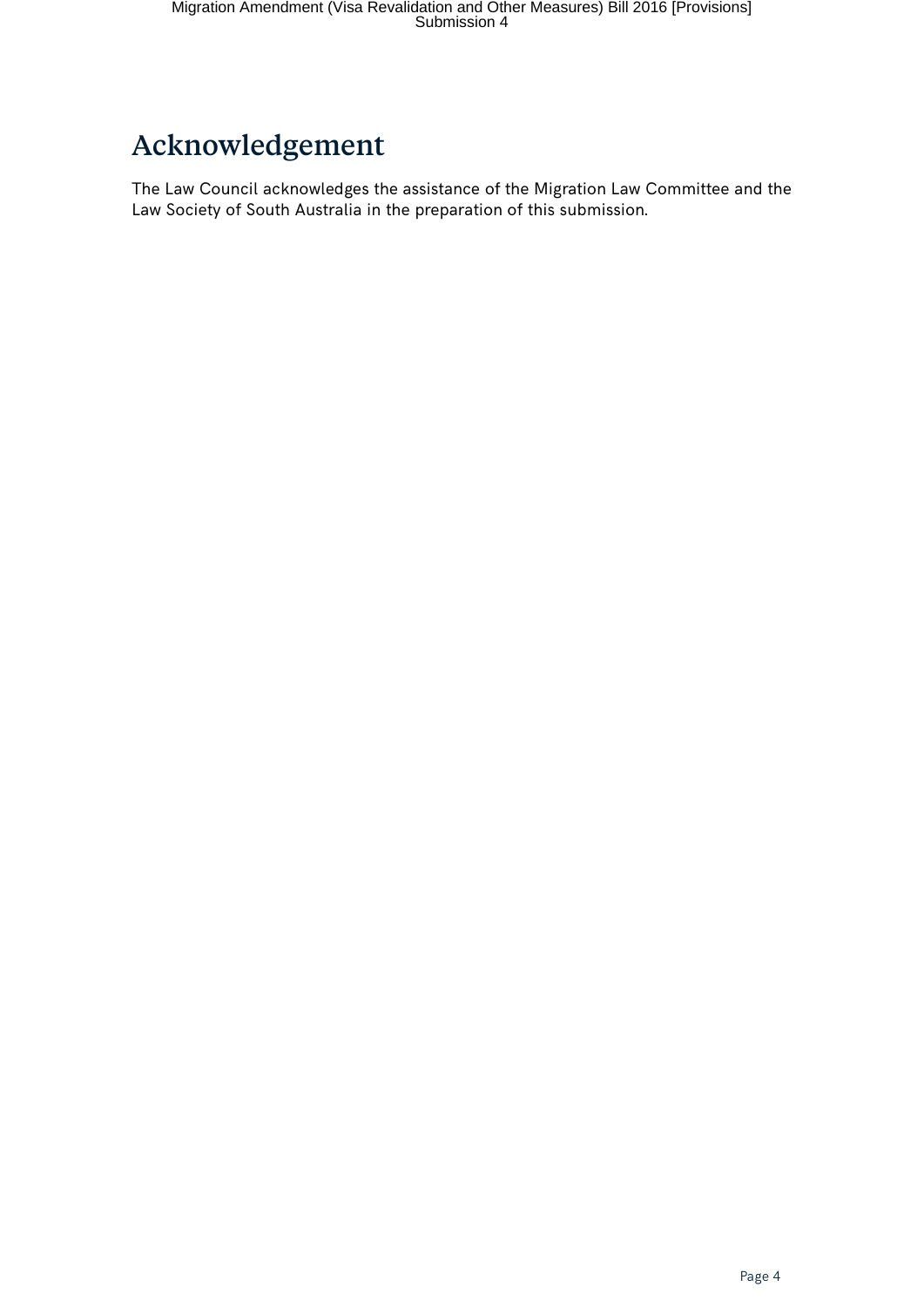# <span id="page-4-0"></span>Introduction

- 1. The Law Council welcomes the opportunity to provide the following comments to the Senate Legal and Constitutional Affairs Committee (**Senate Committee**) in respect of its inquiry into the Migration Legislation Amendment (Visa Revalidation and Other Measures) Bill 2016 (the Bill) [Provisions] (the Inquiry).
- 2. The primary effect of Schedule 1 of the Bill is to establish a visa revalidation framework within the *Migration Act 1958* (Cth) (the Migration Act). Visa holders will have to revalidate information either within a specified period (a routine revalidation check) or if the minister determines that it is in the public interest (a public interest revalidation check).
- 3. The Law Council has a number of concerns with Schedule 1 of the Bill. Those concerns include the:
	- Bill appears to be neither necessary nor proportionate to its intended objective, in that it has the potential to apply to all classes of visas, not just the proposed longer validity visitor visa;
	- Bill grants a broad range of powers to the Minister, with limited or no explanation as to their intended purpose;
	- Bill provides capacity for the Executive to make legislative instruments that are not subject to disallowance by the Senate, $<sup>1</sup>$  $<sup>1</sup>$  $<sup>1</sup>$  potentially impacting upon all</sup> persons residing in Australia as temporary or permanent residents;
	- presence of powers in the existing structure of the Migration Act and Regulations, which already provide adequate powers to address the concerns raised in the Explanatory Memorandum and the Minster's second reading speech; and
	- insufficient information on the establishment of the proposed longer validity visa.
- 4. On the above grounds the Law Council recommends against passage of Schedule 1 of the Bill.
- 5. The Law Council would be pleased to put forward possible amendments to Schedule 1 of the Bill if more detail was provided on the proposed validity visitor visa. According to the Explanatory Memorandum the longer validity visitor visa:
	- is a 10 year visa, applying to tourism and business visitor activities;
	- will allow for multiple entries and up to a three-month stay period after each entry during the validity period of the visa (with no more than 12 months cumulative stay in a 24 month period;
	- will initially only be available to applications who are nationals of the People's Republic of China;
	- costs AUD1000 as the visa application charge; and

<span id="page-4-1"></span><sup>&</sup>lt;sup>1</sup> Section 44 of the *Legislative Instruments Act 2003* (Cth).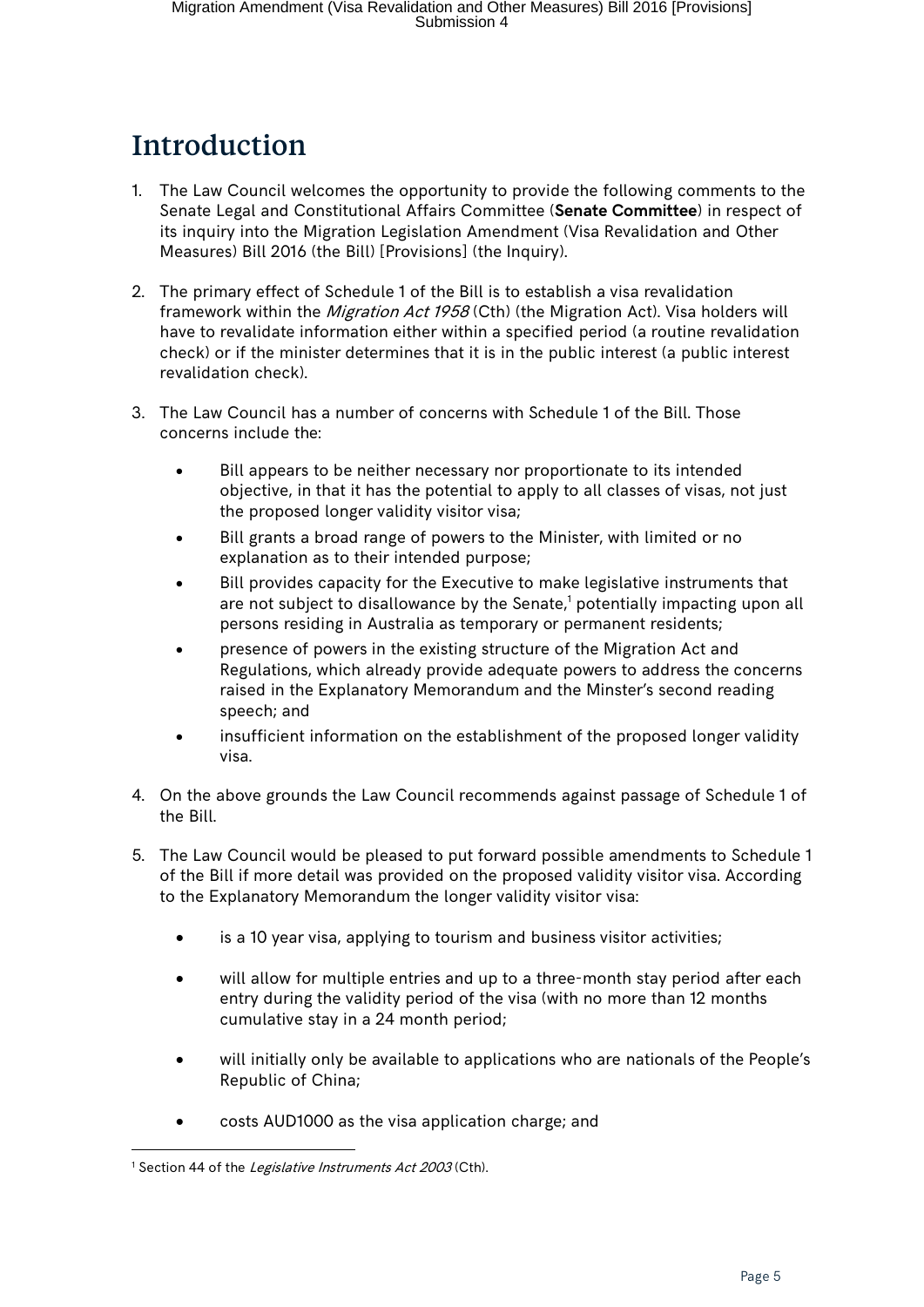- will be marketed as a premium product to attract high value frequent travellers.
- 6. In only drawing upon information contained in an Explanatory Memorandum, it is difficult to sufficiently assess the impact of the revalidation check.
- 7. As such, the Law Council recommends that Schedule 1 of the Bill not progress until the regulations establishing the new validity visitor visa are provided and the above concerns are addressed, particularly narrowing the scope of the Bill so it only applies to the proposed longer validity visa.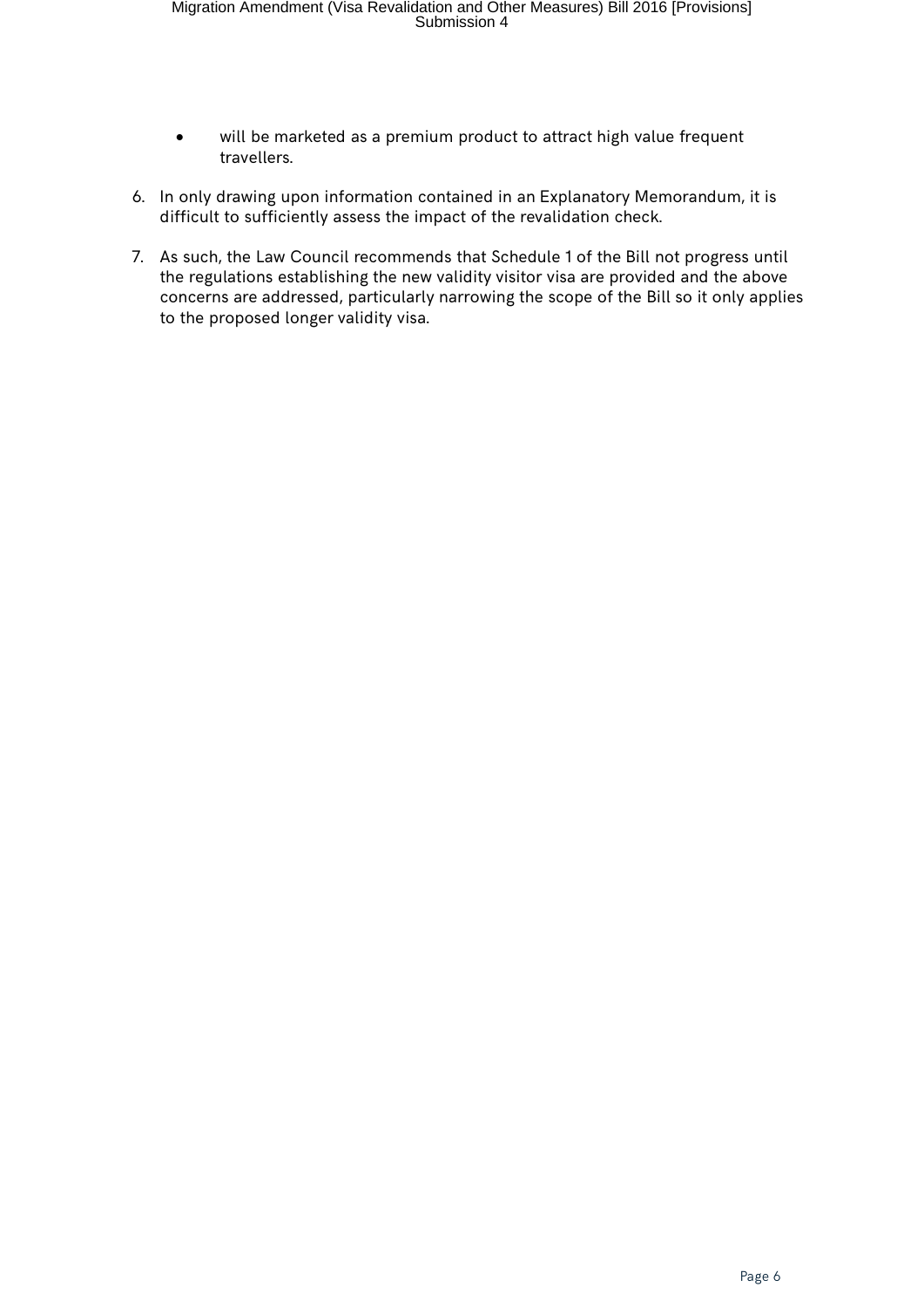# <span id="page-6-0"></span>Overview of the Proposed Changes

8. The Bill amends the *Migration Act 1958* (the Act) to establish a framework which requires certain visa holders to revalidate certain information, either within a specified period (a routine revalidation check) or if the minister determines that it is in the public interest (a public interest revalidation check).

#### <span id="page-6-1"></span>**Powers upon an Individual Person**

- 9. The Minister will have a discretion to require a person who holds a visa of a prescribed kind to complete a revalidation check for the visa under proposed subsection 96B(1). No limit on the type of visa subject to this proposed power appears in the Bill. The only reference point is section 5 of the Migration Act which states "prescribed means prescribed by the regulations". This refers to the Migration Regulations 1994 (Cth) (the Migration Regulations).
- 10. A revalidation check is defined in proposed subsection 96(1) to mean "a check as to whether there is any adverse information relating to a person who holds a visa". The request for a revalidation check must:
	- be in writing under proposed subsection 96B(2);
	- specify how the person is to complete the revalidation check for the visa, the period within which the person must complete that check, and the effect of proposed subsections 96C and 96D as discussed below: s 96B(3); and
	- provide a response time of at least 14 days after the date of the letter under proposed subsection 96B(4).
- 11. If a person who holds a visa is required to complete a revalidation check, if they hold a visa, and the person passes a revalidation check, then the Minister must inform the person that their visa remains in effect under proposed subsection 96C. Under proposed subsection 96A(2) a person passes a revalidation check if the Minister is satisfied that:
	- there is no adverse information relating to the person; or
	- it is reasonable to disregard any such adverse information.
- 12. A person's visa will cease to be in effect if a person who holds a visa is required to complete a revalidation check and either fails to complete a revalidation check within the specified period or completes the check within the specified period but does not pass that check at a particular time ("the check time") under proposed subsection 96D(1).
- 13. The time that the person's visa will cease will depend upon their location at certain points in time:
	- if the person is in the migration zone at the end of the specified period or check time, their visa will cease when the person leaves Australia if at the time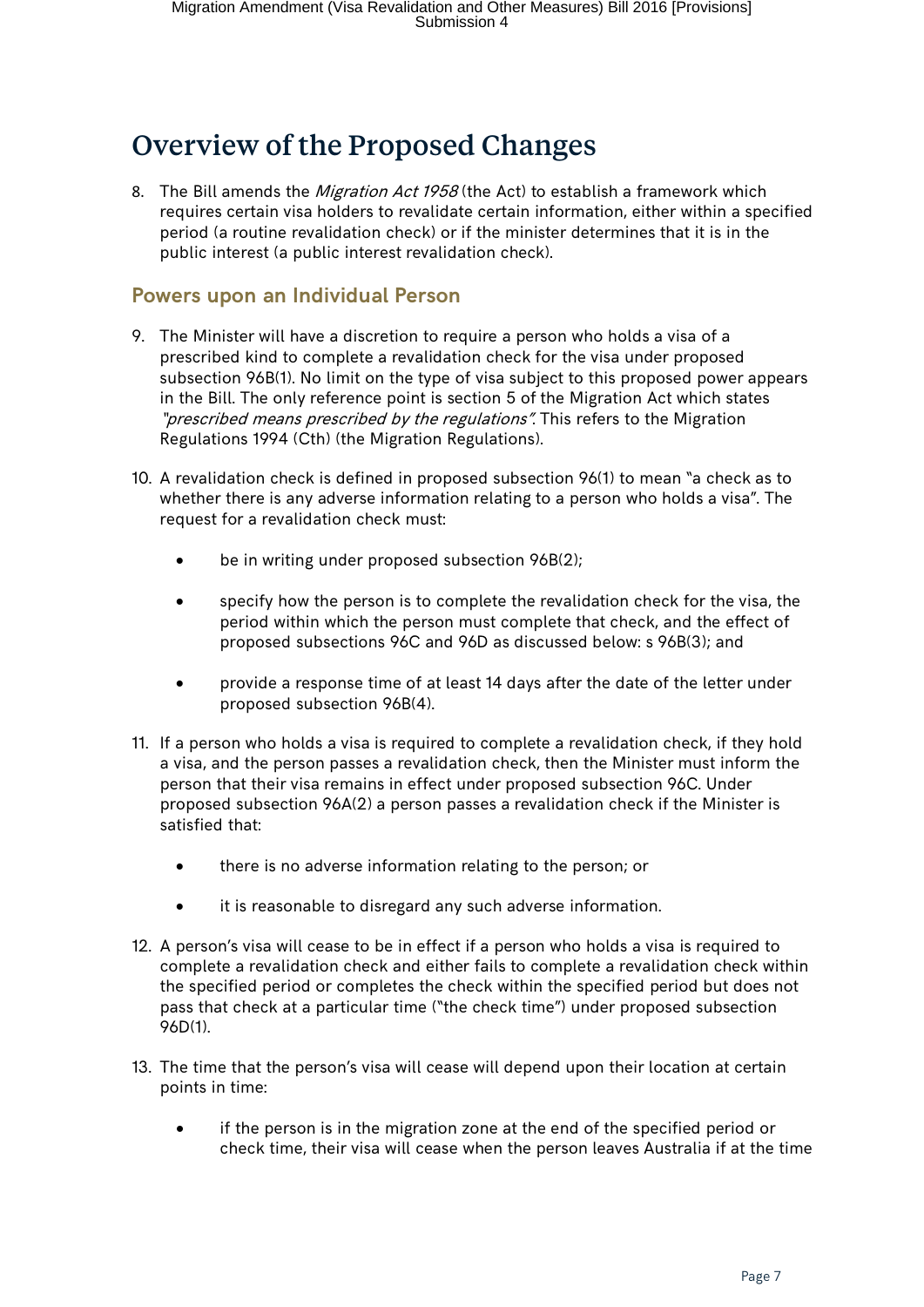of that departure they have not passed a revalidation check for the visa under proposed subsection 96D(2); and

- if the person is not in the migration zone at the end of the specified period or check time, their visa ceases to be in effect at the end of that period under proposed subsection 96D(3).
- 14. If a person's visa ceases to be in effect under proposed subsections 96D(2) or (3) the Minister must inform the person in writing of that cessation under proposed subsection 96D(4).
- 15. If a person holds a visa that has ceased to be in effect under proposed subsections 96D(2) or (3) and the person later passes a revalidation check for the visa, the visa comes into effect again under proposed subsection 96D(5). The Minister must inform the person in writing of that matter under proposed subsection 96D(7). A person who holds a visa may be required to complete a revalidation check: (a) at any time during the visa period or after that visa has otherwise ceases; and (b) more than once during the visa period under proposed subsection 96J.

#### <span id="page-7-0"></span>**Powers upon a Class of Individuals**

- 16. The Bill also proposes a separate power whereby the Minister acting personally can apply the revalidation check power against a class of persons. This may be done in the following circumstances:
	- If the Minister thinks it is in the public interest to do so, by legislative instrument the Minister may determine that a specified class of persons holding a prescribed visa must complete a revalidation check: s 96E(1).
	- Any such determination must be tabled before both Houses of Parliament within 185 sitting days under subsections 96E(3)-(5).
	- As soon as practicable after such a determination is made, the Minister must give written notice to each person who falls within the specified Class stating that the determination has been made, specifying how the person is to complete the revalidation check and setting out the effect of proposed sections 96G and 96H, under proposed section 96F.
- 17. Proposed sections 96G and 96H operate in a manner similar to proposed subsections 96D(2) and (3) as far as when those visas cease to be in effect. A person who holds a visa may be required to complete a revalidation check: (a) at any time during the visa period or after that visa has otherwise ceases; and (b) more than once during the visa period under section 96J.

### <span id="page-7-1"></span>Purpose and Effect of the Bill

#### <span id="page-7-2"></span>**Application of the Bill to all Visas**

18. The Law Council queries whether the Bill is necessary, justified and proportionate to achieving a legitimate purpose. Principally, the Law Council is concerned that the Bill has a substantially broader application than was intended or expressed in the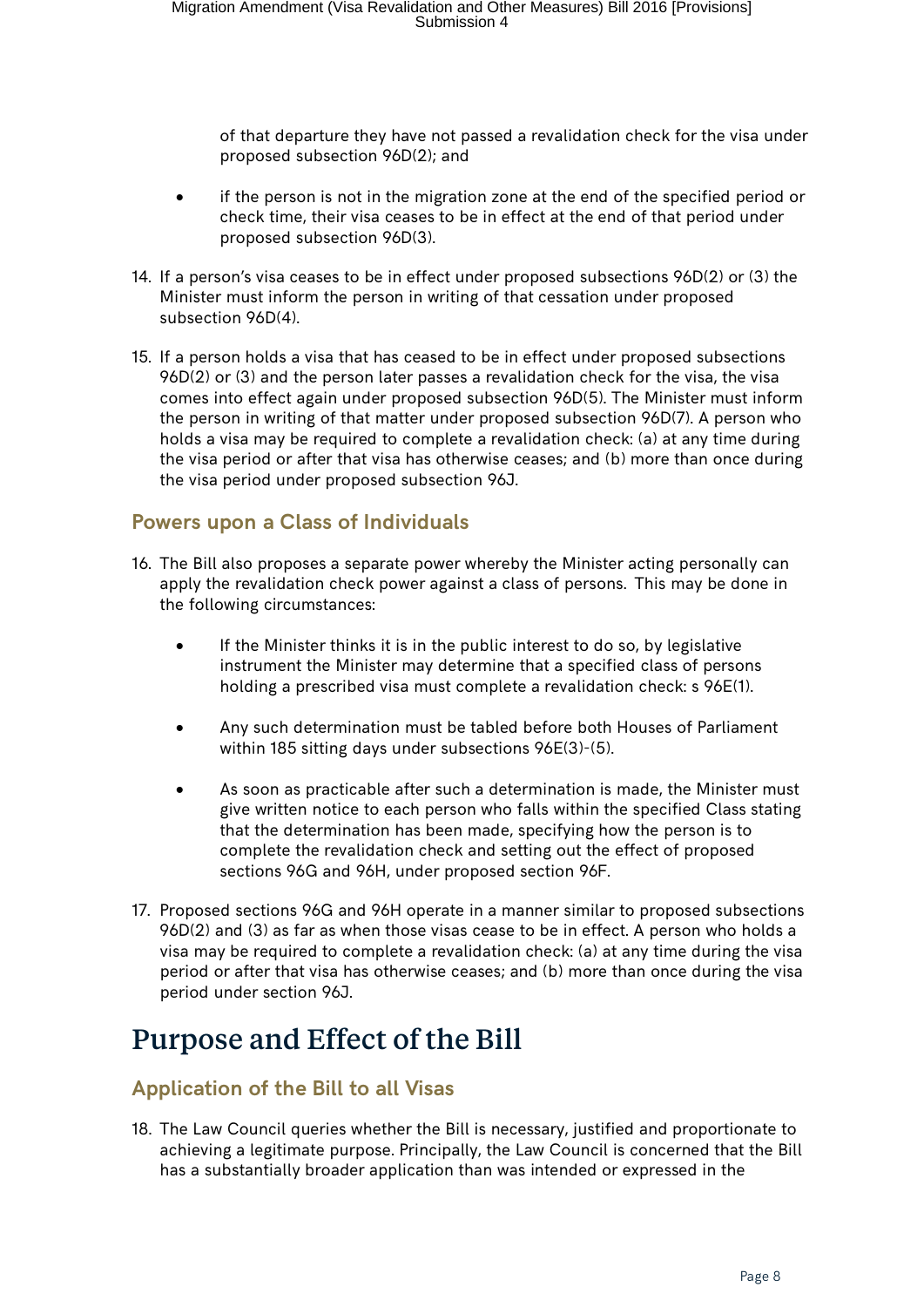Explanatory Memorandum or the Minister's Second Reading Speech. According to the Explanatory Memorandum, Schedule 1 establishes a visa revalidation framework that:

"…will establish a general power for the Minister to require, from time to time, a person who holds a visa of a prescribed kind to complete a revalidation check…

"This revalidation framework is intended to support the proposed introduction and trial of a new longer validity Visitor visa that is being created in response to the White Paper on Developing Northern Australia".

19. According to the Minister's Second Reading Speech:

"Schedule 1 to the bill contains amendments to the Migration Act to introduce a visa revalidation requirement. This will support the pilot of the proposed new 10-year validity visa to ensure that only genuine visitors retain the right to travel to and enter Australia"

20. Proposed subsection 96B(1), which seeks to amend the Migration Act 1958 (Cth) (the Migration Act), states that:

"The Minister may, from time to time, require a person who holds a visa of a prescribed kind (however described) to complete a revalidation check for the visa."

- 21. The definition of a "prescribed kind" of visa is not defined within the Bill, nor is it limited to the proposed new longer validity visitor visa. A "prescribed kind" of visa could potentially be any visa as deemed by the Minister. As a visa of a "prescribed kind" can be specified in regulations which then refer to an Instrument which defines the subclass or class of visa, the Bill has the potential to all classes of visas.
- 22. It is the current approach in migration matters for the regulations to refer to the wording such as "those visa subclasses as specified in a legislative instrument". An attempt to make regulations for the purposes of the "prescribed kind" of visa in the Bill would be a decision made by the determination of the Minister. Consistent with section 44 of the Legislative Instruments Act 2003 (Cth), these regulations would not be disallowable. This potentially limits capacity to scrutinise the broader impacts of the Bill if passed.
- 23. The Law Council has previously raised concerns over changes to the Migration Act and related regulations that provide substantial discretionary powers to the Minister: for example with regards to the character test in subsection 501(1) of the Migration Act. $2$  This Bill appears to give rise to similar rule of law issues.

<span id="page-8-0"></span> $2$  Law Council of Australia, Submission to the Senate Legal and Constitutional Affairs Legislation Committee, Migration Amendment (Character Cancellation Consequential Provisions) Bill 2016, 4 March 2016. Available at: [https://www.lawcouncil.asn.au/lawcouncil/images/3124\\_-\\_\\_MA\\_Character\\_Bill\\_2016.pdf.](https://www.lawcouncil.asn.au/lawcouncil/images/3124_-__MA_Character_Bill_2016.pdf)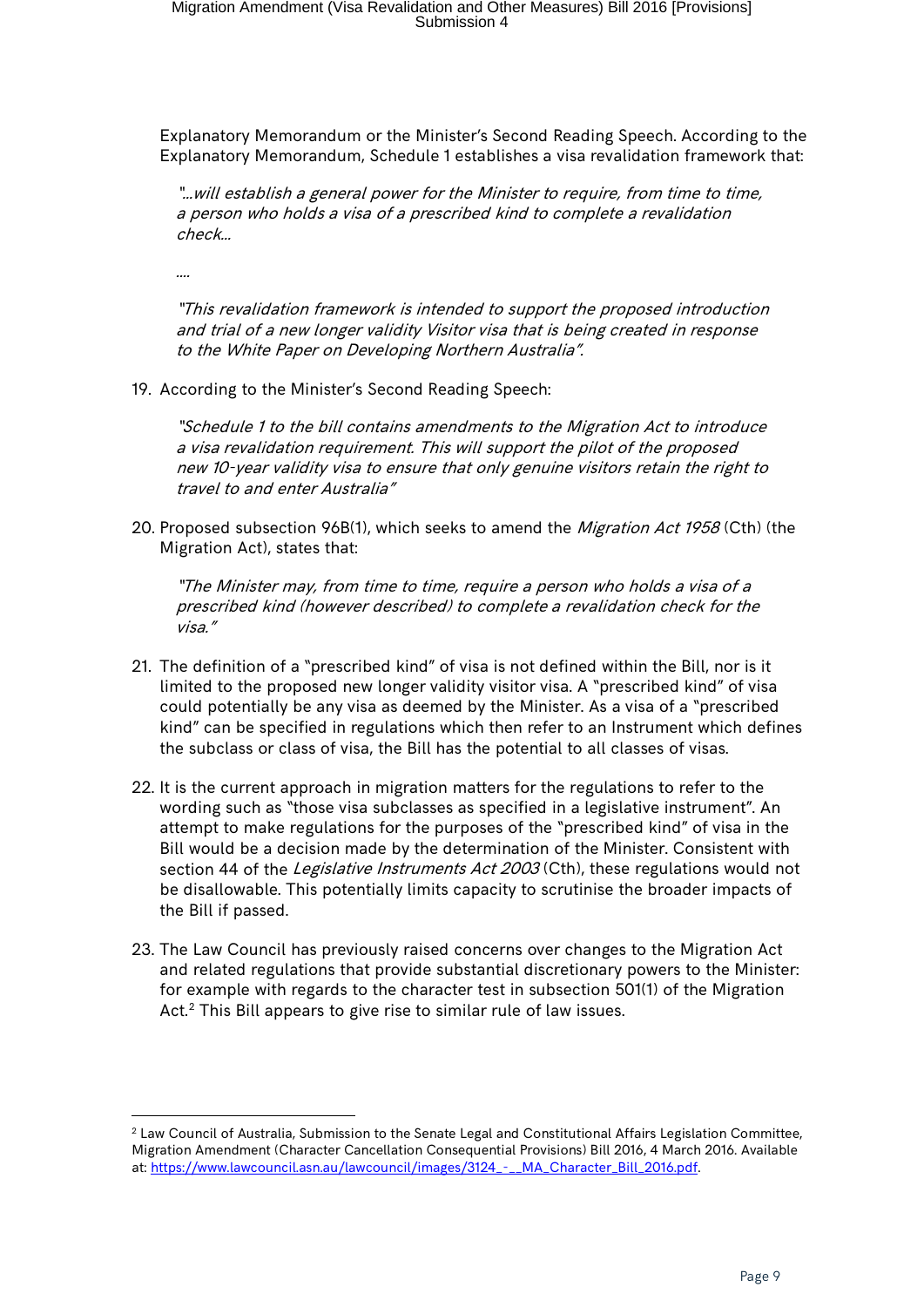#### <span id="page-9-0"></span>**Revalidation Check and Adverse Information**

24. "Revalidation check" is defined in the Bill as:

"a check as to whether there is any adverse information relating to a person who holds a visa"

25. Migration Regulations 1994 - Reg 1.13A defines adverse information in broad terms, covering a wide range of activity, not just committed by the person themselves, but also a person associated with that person. The adverse information also does not need to relate to: (a) the criteria that the person met to be granted the visa in the first place; or (b) factors/matters which would potentially expose the person to visa cancellation under existing powers of the Act. Conceivably this could relate to something as simple as a parking fine. As drafted, the Law Council is concerned that "adverse information" is too broad to be meet its intended purpose to protect the Australian community due to the risks associated with longer validity visitor visas.

#### <span id="page-9-1"></span>**Legal Rights for Visa Holders**

26. In Minister for Immigration and Border Protection v Stretton [2016] FCAFC 11, Griffiths J at 70 referred to the importance of maintaining rights of review with regard to migration matters:

"..In particular, without doubting the relevance to the exercise of that power of protecting the Australian community, it is important that the value of the statement of reasons is not diminished by resort to superficial aphorisms or empty rhetoric, which is illustrated by phrases such as "expectations of the Australian community" and the "privilege" of being a visa-holder. The former concept has the potential to mask a subjective value judgment and to distort the objectivity of the decision-making process. The latter expression is simply misleading as a legal concept. Under Australian law, having the status of a visa-holder is not a privilege. Visa-holders hold statutory and non-statutory rights which are inconsistent with the notion of their status being described simply as a "privilege". For example, many visa-holders have statutory rights of review and all visa-holders have rights relating to judicial review of adverse migration decisions. The statutory rights of a visa-holder are, of course, subject to the lawful exercise of executive powers such as those under s 501. But that fact does not justify the position of a visa-holder under Australian law being described as merely one of "privilege" in a legal sense."

27. Natural justice comprises the common law rule that a decision maker must provide the opportunity for a person whose rights, interests or legitimate expectations are affected by a decision to understand the basis for the decision and to be heard. The Law Council has long been concerned about attempts to limit natural justice under the Migration Act. For example, subsections 133A(4), 133C(3) and 134A already provide that natural justice does not apply to visa cancellation decisions.[3](#page-9-2)

<span id="page-9-2"></span><sup>&</sup>lt;sup>3</sup> Law Council of Australia, Submission to the Australian Law Reform Commission Interim Report into Traditional Rights and Freedoms – Encroachment by Commonwealth Laws, 9 October 2015. Available at: [http://www.lawcouncil.asn.au/lawcouncil/images/3065\\_-](http://www.lawcouncil.asn.au/lawcouncil/images/3065_-_Interim_Report_into_Traditional_Rights_and_Freedoms.pdf) [\\_Interim\\_Report\\_into\\_Traditional\\_Rights\\_and\\_Freedoms.pdf.](http://www.lawcouncil.asn.au/lawcouncil/images/3065_-_Interim_Report_into_Traditional_Rights_and_Freedoms.pdf)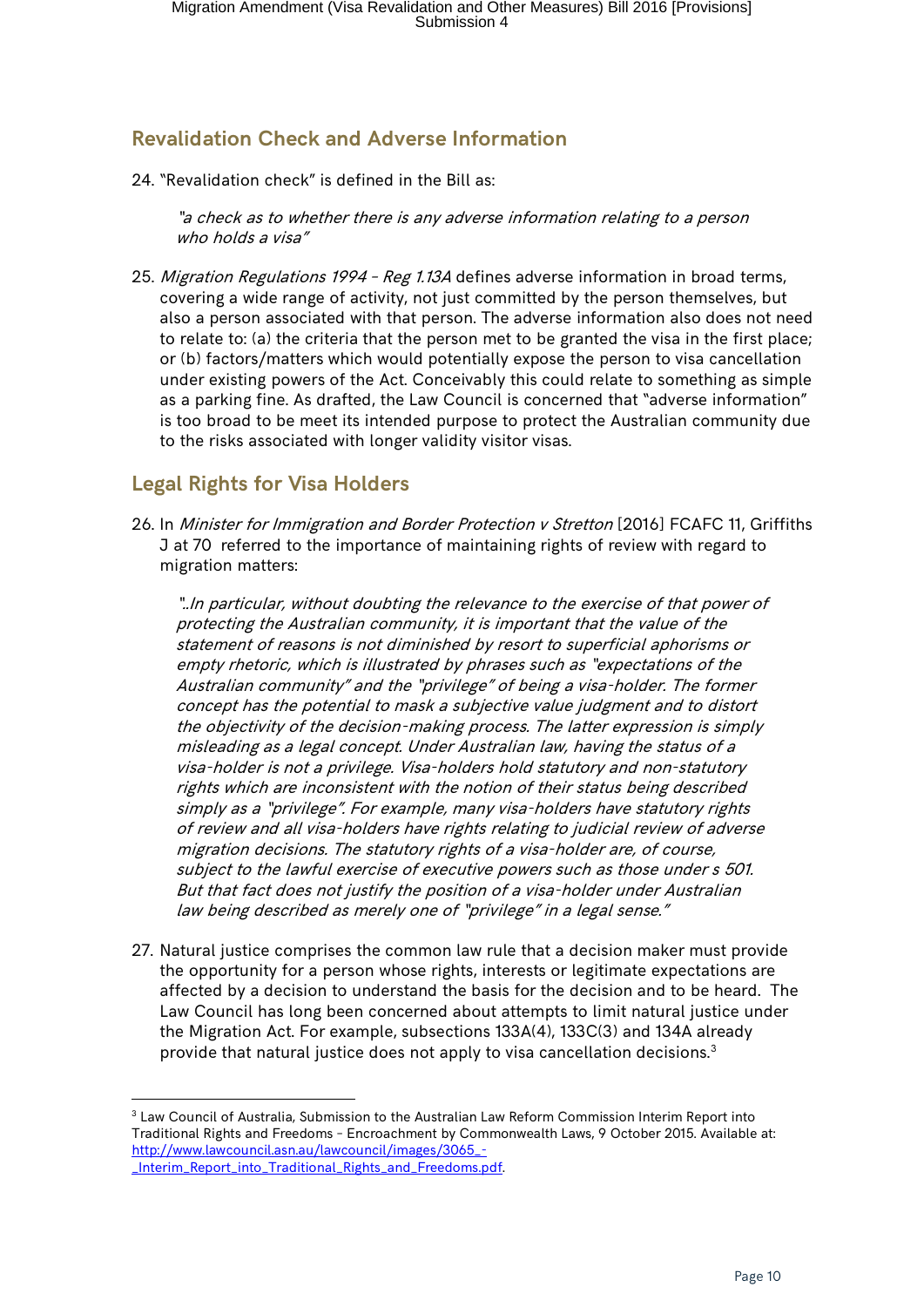Additionally, the Minister is not required to consider proportionality when cancelling a visa.

- 28. While not specifically excluding natural justice, the Law Council is concerned that the revalidation check under proposed section 96B may give rise to natural justice issues. Under proposed section 96D it is not clear that the long term validity visa holder would be provided with reasons or be heard following a decision that a "visa ceases to be in effect".
- 29. A breach of natural justice rules is grounds for judicial review under section 5(1)(a) of the Administrative Decisions (Judicial Review) Act 1977 (Cth). Judicial review is fundamental to the common law tradition and is an essential tool for the preservation of liberty of the subject and vindication of human rights. Removing access to the Courts is the corollary to increased Executive power.[4](#page-10-1) The Law Council has observed in the migration spaces that even where judicial review is provided, its effectiveness is vitiated because Executive powers are increasingly broad and discretionary. It is also widely recognised that, strong and effective administrative review promotes better primary decision-making.
- 30. The Law Council recommends that, if the Bill is passed, it be at least amended to expressly provide that natural justice is afforded to those affected by a visa revalidation decision and that administrative review rights are not curtailed. This would require that the Minister inform the person subject to the visa revalidation of the nature and precise content of any 'adverse information' on which a decision is based and allow opportunity for the person to respond.
- 31. The Law Council maintains its primary position that the Bill should not be passed in its present form, before the scope of additional powers to be conferred on the Minister is better defined.

### <span id="page-10-0"></span>Scope of the Powers under the Bill

- 32. As drafted, the limits upon the exercise of the powers under sections 96B (upon an individual) and 96E (upon a Class of persons) are as follows in relation to the scope of people affected:
	- For an individual: the type of visa held must be prescribed in the Regulations.
	- For a Class of person: the Class of person must be determined in a legislative instrument, the type of visa held must be prescribed in the Regulations, and the Minster must be satisfied that it is in the national interest.
	- The required documentation: the Minister must inform the person in writing that they are required to pass a revalidation check and include certain limited information.
- 33. No other limits are set out upon the proposed power.

<span id="page-10-1"></span> <sup>4</sup> Church of Scientology v Woodward (1982) 154 CLR 25, 70 (Brennan J).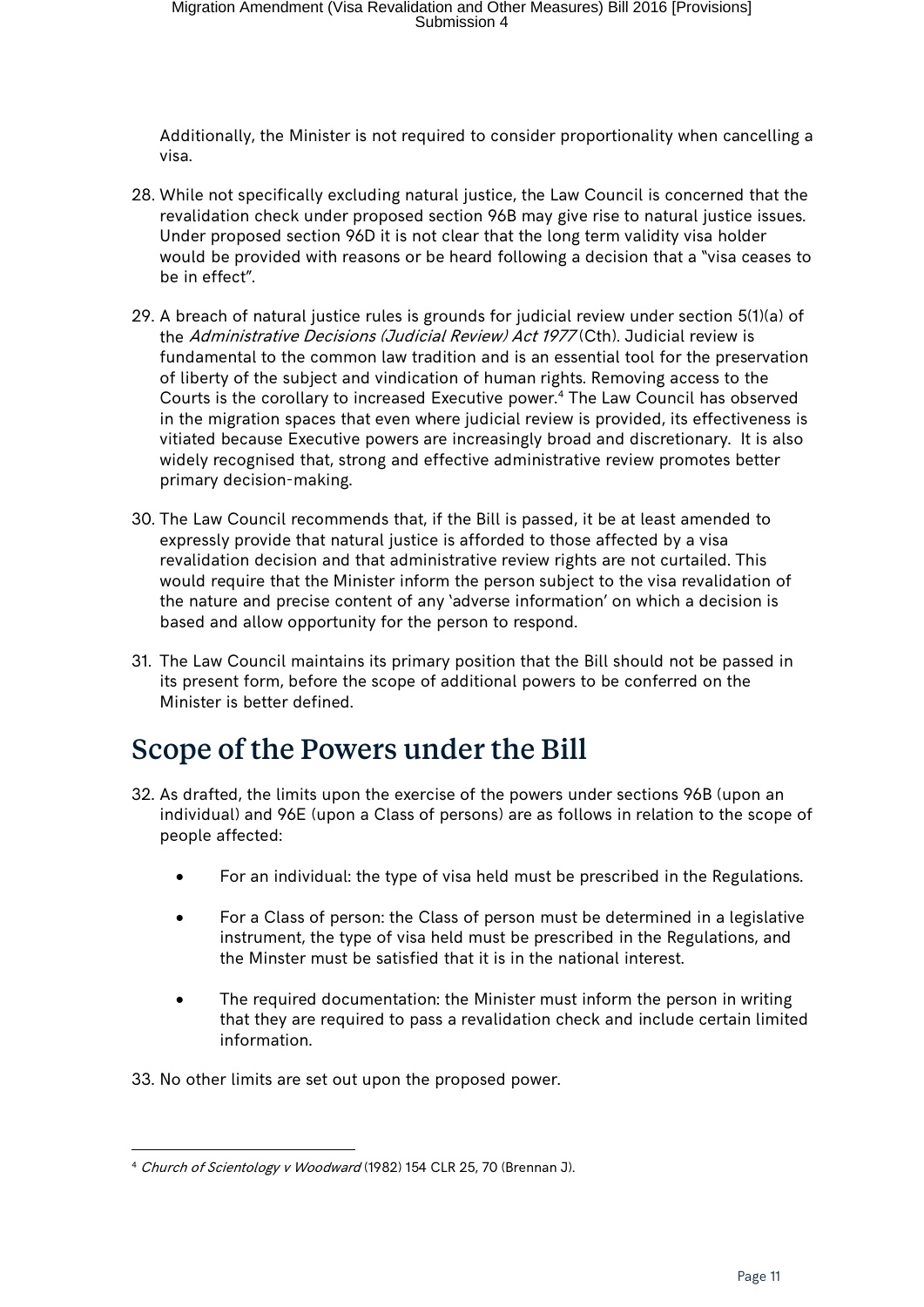34. The Explanatory Memorandum states that the revalidation framework is intended to support the proposed introduction and trial of a new longer validity visa. It continues on to state:

"The revalidation framework provides a mechanism to require visa holders to routinely update the information they have previously provided to the Department of Immigration and Border Protection through their secure online account as their circumstances change, including contact and passport details.

The framework is also designed to manage the risks to the Australian community that may arise in the context of longer validity Visitor visas, including a person's individual circumstances changing over time, or in the event of a serious incident occurring overseas which may create a situation where it is in the public interest to reassess a visa holder's individual circumstances in light of such an event.

The amendments will allow the government to ensure that visa holders continue to meet the health, character, security and other requirements for entry to Australia."

- 35. The Law Council is of the view that this outline is not an accurate description of the provisions contained in the Bill. Principally, in that there is no limitation on the revalidation check powers being used against the holder of any type of visa under the Migration Act or Regulations.
- 36. Further, the visa referred to in the Explanatory Memorandum does not currently exist, and there are no details as to the criteria which must be satisfied for that visa, or the conditions which may or must be imposed. The Law Council is of the view that without this information, the breadth of the power conferred by Schedule 1 of the Bill cannot be fully appreciated.

### <span id="page-11-0"></span>Legislative Standards and Scrutiny Processes

- 37. The Law Council understands that parliamentary committees tasked with legislative scrutiny are often subject to significant time and resources constraints. However, the Law Council is particularly concerned with the scrutiny process for the Bill. The Bill was referred to the Senate Committee on 10 November 2016 with request that a report be provided by 28 November 2016. The closing date for submissions was 18 November 2016. The reason for the urgency and consequent lack of reasonable legislative process is not explained in either the Explanatory Memorandum or Second Reading Speeches.
- 38. The Law Council is of the view that one week is insufficient time for consultation on the Bill, which will grant substantial additional powers to the Minister. Additionally, the Law Council is concerned with the impact such tight time frames place upon the resources of the Senate Committee Secretariat. The Australian Law Reform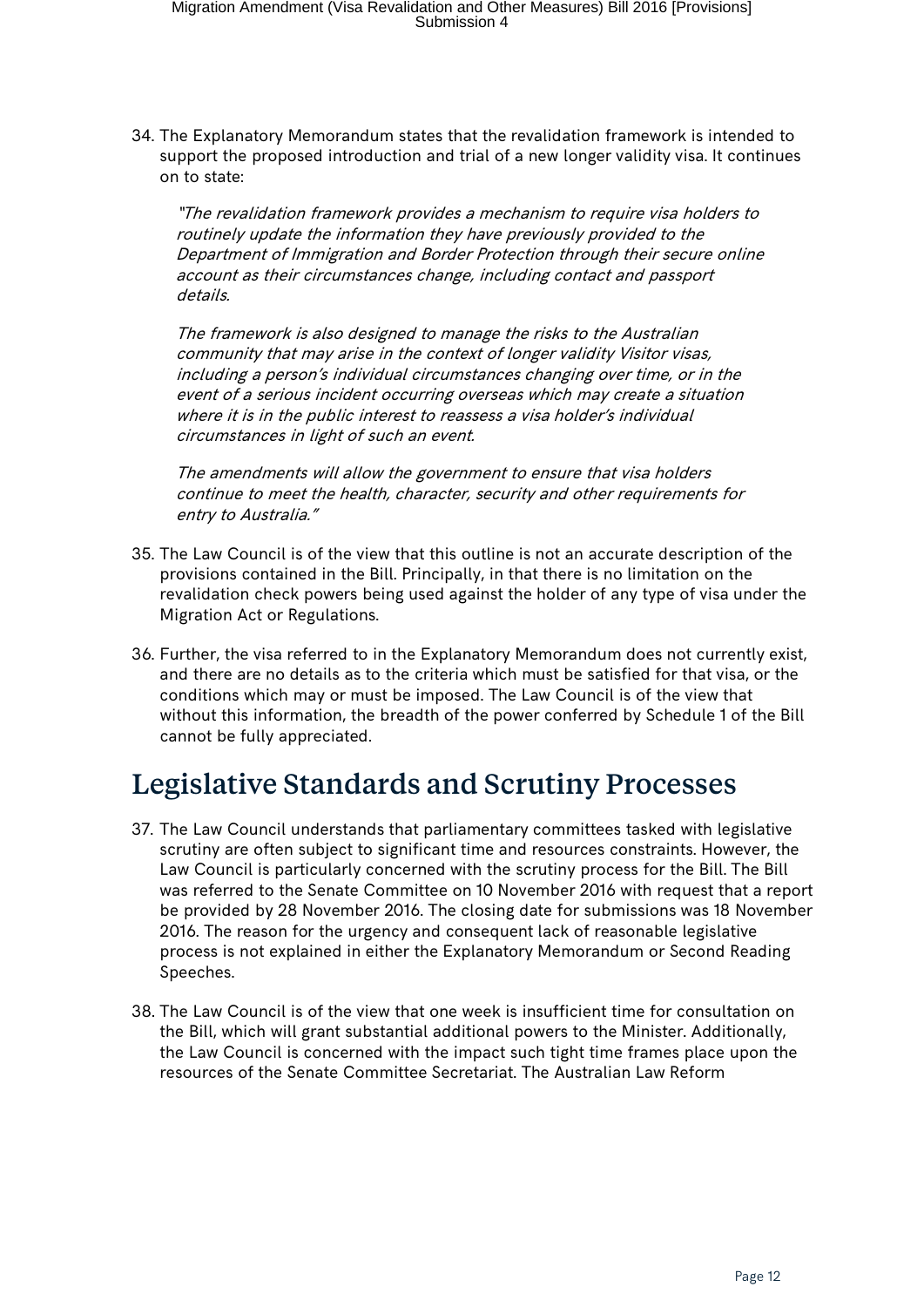Commission in its Traditional Rights and Freedoms – Encroachment by Commonwealth Laws Report<sup>[5](#page-12-2)</sup> concluded that:

…the mechanisms and processes for the scrutiny of laws for compatibility with rights and freedoms could be further improved by:

…

increasing the time available for scrutiny committees to conduct its scrutiny…

- 39. The Law Council is of the view that substantially more time should have been granted for the Senate Committee to review the Bill. Additional time would have enabled Senate Committee members to obtain the views of a much wider range of organisations and individuals affected by the Bill.
- 40. The Law Council in its most recent submission to the Senate Committee on the Migration Legislation Amendment (Regional Processing Cohort) Bill 2016 raised similar concerns with insufficient consultation times.<sup>[6](#page-12-3)</sup>

# <span id="page-12-0"></span>What Evidence of Concern is Needed?

- 41. The Law Council notes that the Bill does contain any threshold requirement before the Minister's discretion is invoked. Instead this is a power that can be used at large against any person who holds a visa of a "prescribed kind", entirely at the discretion of the Minister.
- 42. This is at odds with all the visa cancellation powers which exist in the Migration Act under Subsections 109, 116, 133A, 133B, 134, 137Q, and 501 (and related powers). For each of those cancellation powers, the Migration Act prescribes specific adverse matters/facts of which the Minister must be satisfied before the discretion can be exercised.

### <span id="page-12-1"></span>Existing Powers available in the Migration Act

- 43. The Law Council considers that the existing structure of the Migration Act and Regulations already provide adequate powers to address the concerns raised by the Minister in the Explanatory Memorandum and the Minster's second reading speech. For example:
	- A visa holder can be required to inform of any change of their contact details – see for example conditions 8505, 8506 and 8513.
	- A temporary visa can be cancelled if it is later determined that:

<span id="page-12-3"></span><sup>6</sup> Law Council of Australia, Submission to the Senate Legal and Constitutional Affairs Committee, Migration Legislation Amendment (Regional Processing Cohort) Bill 2016 [Provisions], 14 November 2016. Available at: [http://www.lawcouncil.asn.au/lawcouncil/images/3207\\_-](http://www.lawcouncil.asn.au/lawcouncil/images/3207_-_Migration_Legislation_Amendment_Regional_Processing_Cohort_Bill_2016.pdf)

<span id="page-12-2"></span> <sup>5</sup> Australian Law Reform Commission, Traditional Rights and Freedoms – Encroachment by Commonwealth Laws (ALRC Report 129), 2 March 2016. Available at: [https://www.alrc.gov.au/publications/freedoms-alrc129.](https://www.alrc.gov.au/publications/freedoms-alrc129)

[\\_Migration\\_Legislation\\_Amendment\\_Regional\\_Processing\\_Cohort\\_Bill\\_2016.pdf.](http://www.lawcouncil.asn.au/lawcouncil/images/3207_-_Migration_Legislation_Amendment_Regional_Processing_Cohort_Bill_2016.pdf)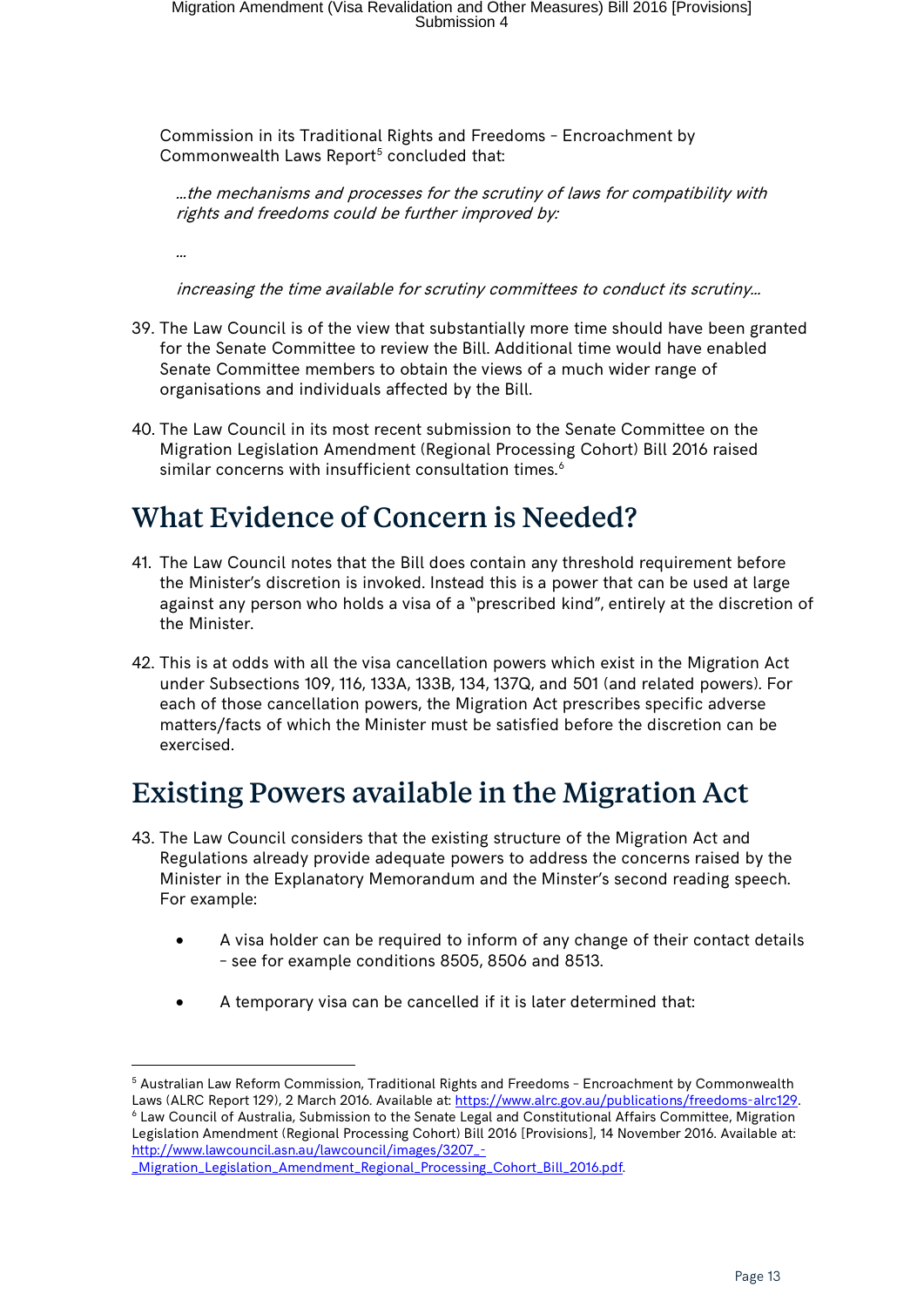- i. the decision to grant the visa was based, wholly or partly, on a particular fact or circumstance that is no longer the case or that no longer exists; or
- ii. the decision to grant the visa was based, wholly or partly, on the existence of a particular fact or circumstance, and that fact or circumstance did not exist.
- A temporary visa can also be cancelled if the holder has not complied with the conditions of their visa.
- Any visa (whether temporary or permanent) can be cancelled on the basis that a bogus document, or false or misleading information in a material particular, was provided as part of a visa application (Public Interest Criteria 4020).
- With respect to protection, refugee and humanitarian visas, the Minister has extensive cancellation powers under subsections 5H(2), 36(1C), 36(2C) and section 501 of the Migration Act.
- 44. Accordingly, the Law Council cannot see a need for the new powers proposed by the Bill. The Law Council is of the view that the stated intention of the Explanatory Memorandum could be met by the imposition of specific visa conditions on the proposed new subclass of visa.
- 45. Further, the proposed powers dispense with the protections, limits and oversights imposed upon the Minster by the entire structure of the Migration Act in relation to the cancellation of visas. These protections, limits and oversights are incorporated into the Migration Act to avoid wide discretion of the sort proposed by this Bill.

# <span id="page-13-0"></span>Notification Concerns

- 46. In the absence of any specific procedural notification provisions in the Bill, the Law Council suspects that the existing notification provisions contained in subsections 494 to 494D of the Migration Act will apply in relation to the obligation upon the Minister to notify the person (or Class of persons) of their requirement to pass a revalidation check.
- 47. The methods by which the Minister can notify a person are set out in section 494B with deemed notification periods specified in section 494C, as follows:

| <b>Method of notification</b>          | <b>Deemed Receipt</b>                     |
|----------------------------------------|-------------------------------------------|
|                                        |                                           |
| Giving to the person by hand           | At the time the document is handed to the |
|                                        | person                                    |
|                                        |                                           |
| Handing to a person who is at the last | At the time the document is handed to "a  |
| residential or business address        | person"                                   |
| provided to the Minster by the person  |                                           |
| for the purpose of receiving           |                                           |
| documents; and who appears to live     |                                           |
| or work there; and who appears to be   |                                           |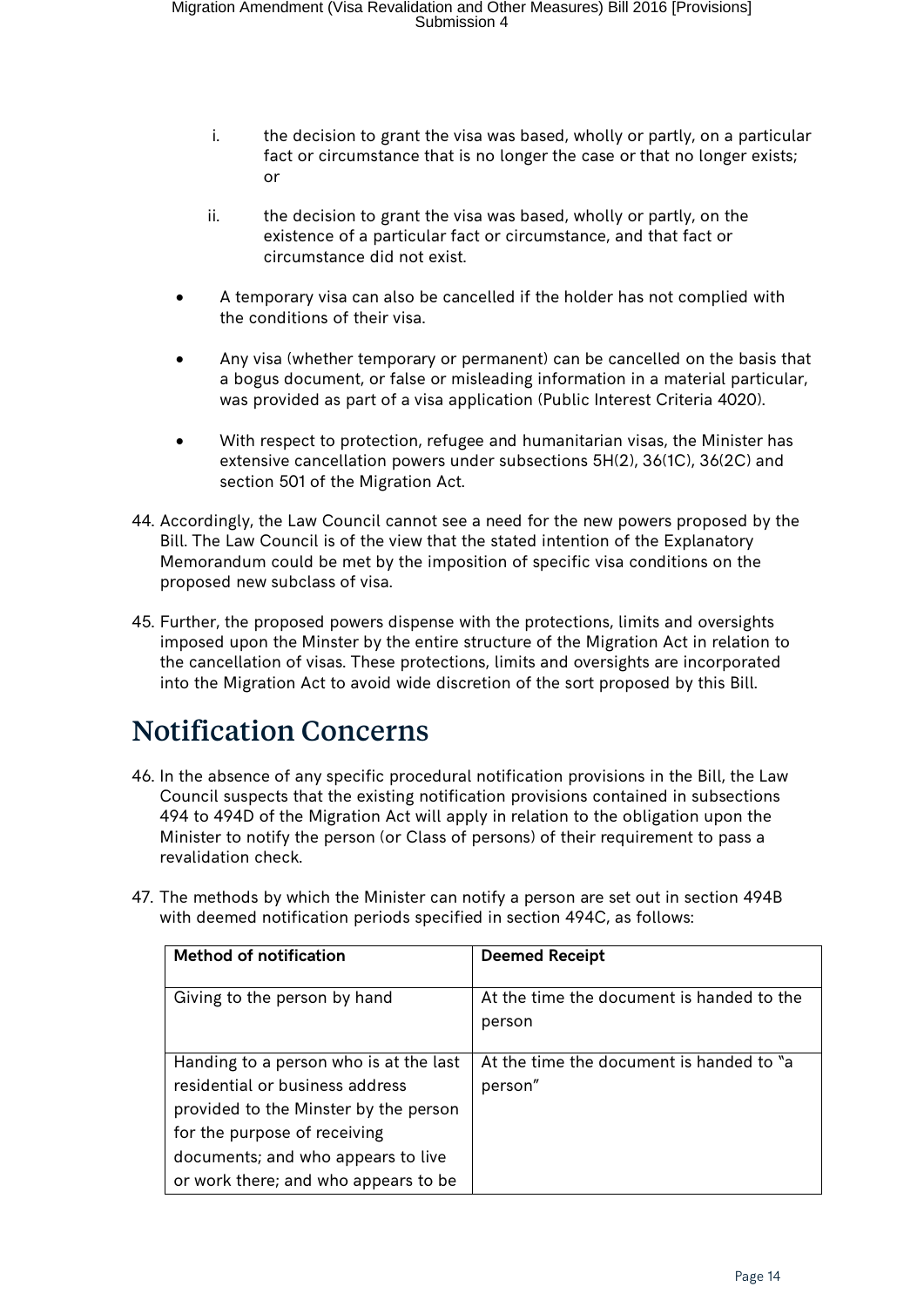| at least 16 years of age                                                                                                                                                                                                                                                                                                                           |                                                                                                                                                                                         |
|----------------------------------------------------------------------------------------------------------------------------------------------------------------------------------------------------------------------------------------------------------------------------------------------------------------------------------------------------|-----------------------------------------------------------------------------------------------------------------------------------------------------------------------------------------|
| Dating the document and despatching<br>by prepaid post within 3 business<br>days to: (a) the last address for service<br>provided to the Minister by person for<br>the purposes of receiving documents;<br>or (b) the last residential or business<br>address provided to the Minister by<br>the person for the purposes of<br>receiving documents | 7 working days from the date of the<br>document (if sent from a place in Australia<br>to another place in Australia); or<br>Otherwise 21 calendar days from the date<br>of the document |
| By fax, email or other electronic<br>means                                                                                                                                                                                                                                                                                                         | At the end of the day that the document is<br>sent                                                                                                                                      |

- 48. During the processing of a visa application, a visa applicant has a positive obligation to keep the Department informed of any change to their residential address under subsection 52(3A). Further, some temporary visas (such as student visas, for example) are issued subject to a visa condition requiring the holder to live at a specified address or to notify the Department of any change of address. However, these conditions attach to only a limited number of classes of temporary visas, and no permanent visas. As such, no holder of a permanent visa and few holders of temporary visa have any obligation to keep the Department informed of changes to their contact details.
- 49. As there is no time limitation in Bill, these proposed powers could be exercised many years after a person has been granted permanent residence. The fact that that many people will have moved address in that period will meant that many people may not be aware that that a notice requiring them to complete a revalidation check has been issued. In practical terms their visas will then cease to be in effect when they travel internationally.

# <span id="page-14-0"></span>Comparisons with the earlier 'automatic cancellation' of Student Visas under s 137J of the Migration Act

- 50. The Law Council makes the observation that a similar scheme with regard to the automatic cessation of visas by operation of law has previously been abandoned by the Parliament.
- 51. The Migration Legislation Amendment (Student Visas) Act 2012 abolished the automatic cancellation of student visas under section 137J of the Act. Under this scheme, student visas were automatically cancelled following the issuing of a notice under section 20 of the Education Services for Overseas Students Act 2000 (Cth), which had the effect of automatically cancelling the holder's student visa 28 days after the issue of the notice. The Explanatory Memorandum to the 2012 Bill stated as follows: